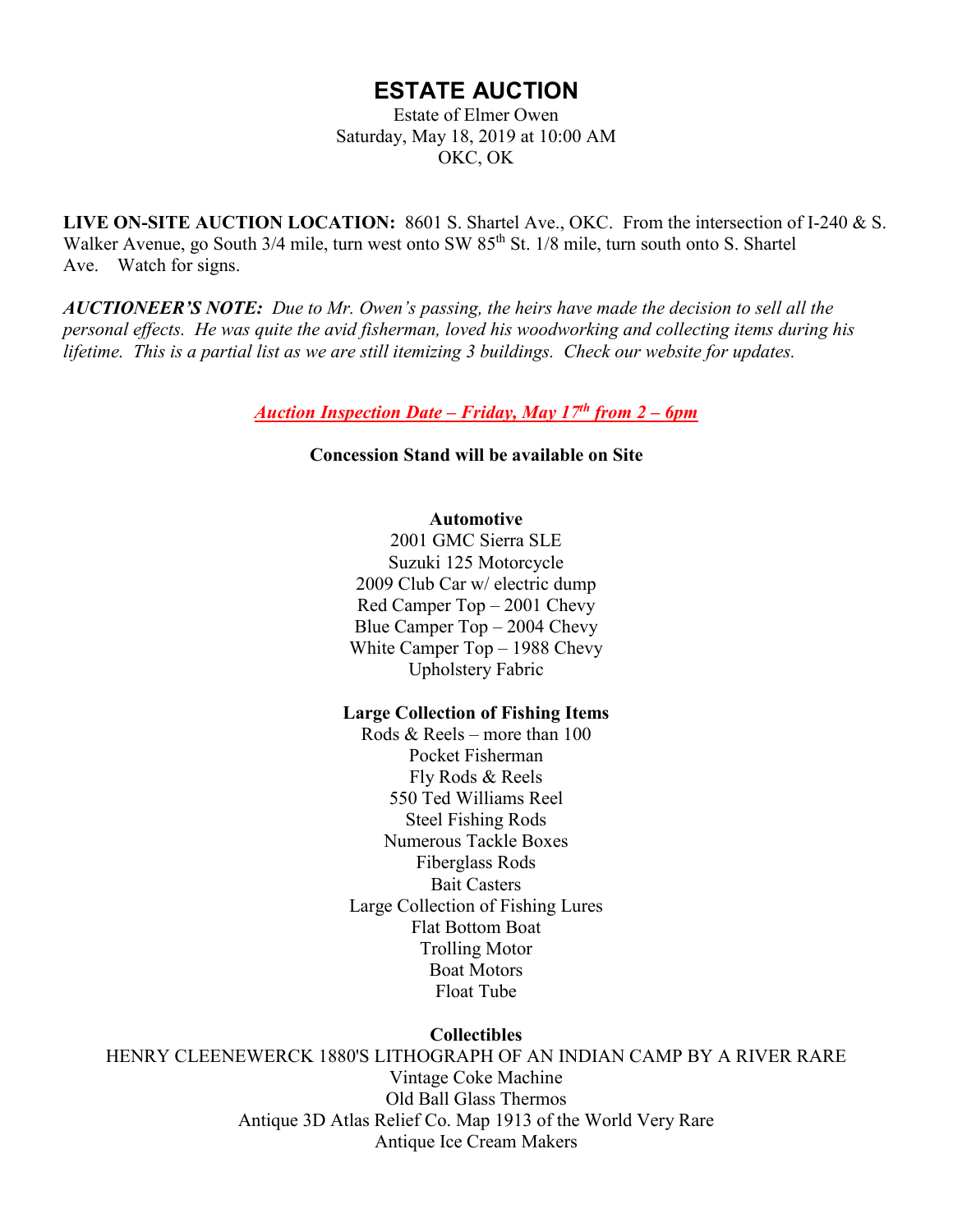Midcentury Knox Oil Co famous Oklahoma Indians Frosted Glass, Pitcher & Tray-complete set King Korn Binoculars Ansco Shur Shot Camera No. 1 Autographic Kodak JR Camera Vintage Glass Standing Ash Tray Rolltop Desk Lane Hope Cedar Chest Old picture of Lumberman's Supply Company Motivation Poster Capri Blue Glass Swirled Seashell Snack Set Cup and Platters in Box Carnival Glass Vintage Doll Stroller Singer Sewing Machine in Cabinet #EK935089 Argue Camera w/Case and Various Antique Cameras Mercury Dimes Several Steamer Trunks Large Collection of LP Records, 8 Track Tapes, Cassette Tapes, Stereos, Stereo Cabinets & Turn Tables **Scales** Horse Hames Push Plow Hand Scythe Oil Cans Butter Churn Scales

#### **Rocks - Lapidary**

Rock Polisher Rose Rocks

## **Household Items**

Kenmore French Door Refrigerator Whirlpool Washer & Dryer – Electric Fireplace Mantle "Mantlecraft" in box Emerson Microwave Sharp Microwave Maytag Washer & Dryer – Electric Mitsubishi TV China Hutches Dyson Vacuum Couches Tables & Chairs Recliners & Rockers Mirrors, Pictures & Wall Hangings Upholstered Chairs Bar Stools Card Tables – Folding Chairs Table & Floor Lamps Magazine Table Quilt Rack Linens Queen Size Oak Bed Sets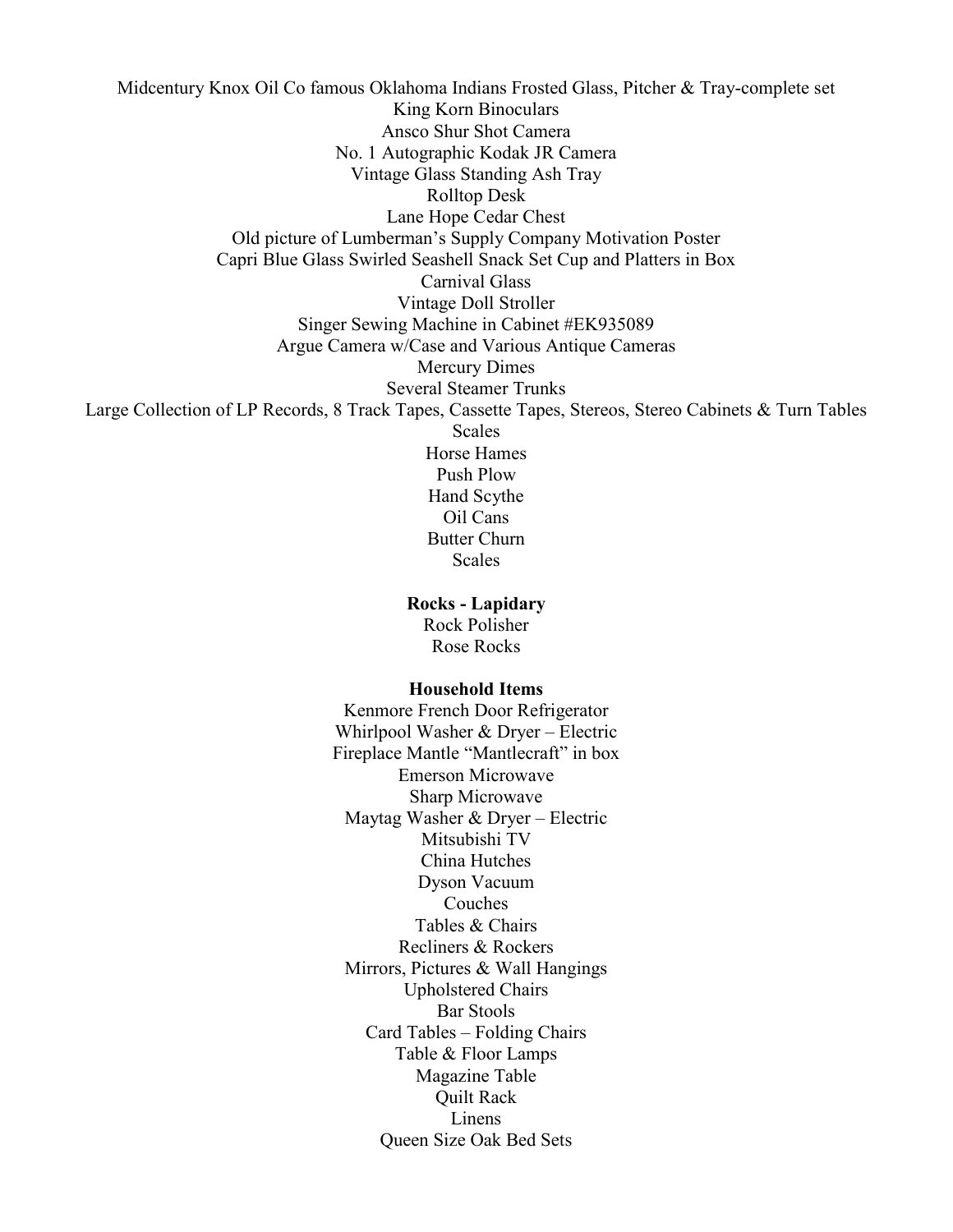Adjustable Bed Side Tables Glassware Dishes Cookware Pots & Pans Silverware Pyrex Wood & Metal Filing Cabinets Wood Office Chair Metal Desk

## **Shop Tools & Equipment**

Antique Tools Wooden Tool Box Shop Manuals Walker Turner Band Saw Mill-Route Router Delta Radial Arm Saw Walker Turner Bench Grinder Delta Planer Drill Press Compound Miter Saw Lincoln 225-amp Cracker Box Welder Storage Racks Work Benches Metal Racks Attic Fan Metal Stamps Wood Burning Stove Battery Chargers Variety of Tool Boxes Misc. tools, drills, wrenches and saws Chains Ladders Furniture Clamps 5 HP Power Washer Air Compressor Old Tins (7) Spray Guns/Nozzles

# **Lawn, Garden & Misc.**

Golf Clubs & Bags Wet Suits Toy Trucks Bicycles BB Gun CB Radios Ammo Boxes **Tillers**